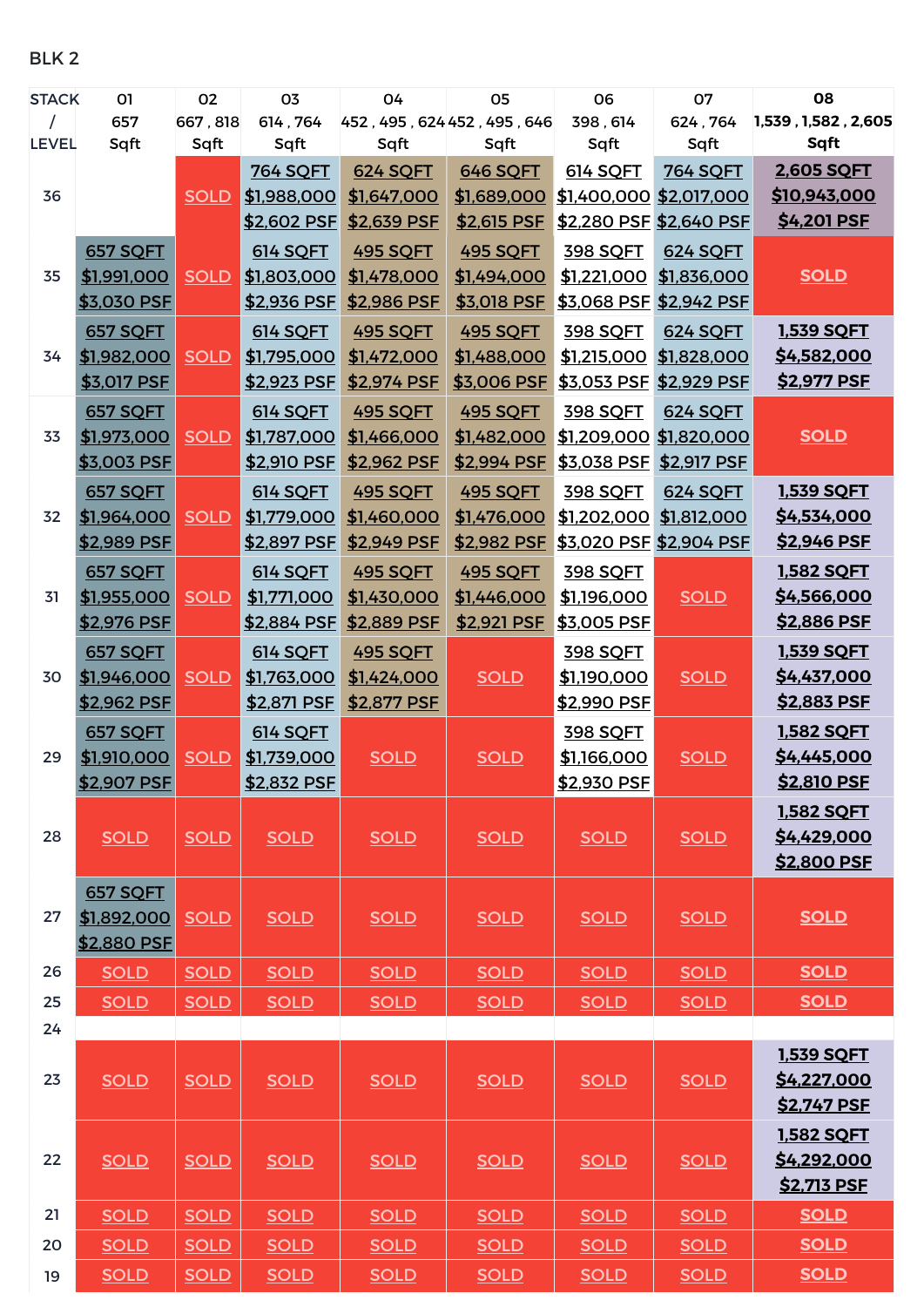| 18             | <b>SOLD</b> | <b>SOLD</b> | <b>SOLD</b> | <b>SOLD</b> | <b>SOLD</b> | <b>SOLD</b> | <b>SOLD</b> | <b>SOLD</b>                                     |
|----------------|-------------|-------------|-------------|-------------|-------------|-------------|-------------|-------------------------------------------------|
| 17             | <b>SOLD</b> | <b>SOLD</b> | <b>SOLD</b> | <b>SOLD</b> | <b>SOLD</b> | <b>SOLD</b> | <b>SOLD</b> | <b>SOLD</b>                                     |
| 16             | <b>SOLD</b> | <b>SOLD</b> | <b>SOLD</b> | <b>SOLD</b> | <b>SOLD</b> | <b>SOLD</b> | <b>SOLD</b> | <b>SOLD</b>                                     |
| 15             | <b>SOLD</b> | <b>SOLD</b> | <b>SOLD</b> | <b>SOLD</b> | <b>SOLD</b> | <b>SOLD</b> | <b>SOLD</b> | <b>SOLD</b>                                     |
| 14             | <b>SOLD</b> | <b>SOLD</b> | <b>SOLD</b> | <b>SOLD</b> | <b>SOLD</b> | <b>SOLD</b> | <b>SOLD</b> | 1,582 SQFT<br>\$4,210,000<br><u>\$2,661 PSF</u> |
| 13             | <b>SOLD</b> | <b>SOLD</b> | <b>SOLD</b> | <b>SOLD</b> | <b>SOLD</b> | <b>SOLD</b> | <b>SOLD</b> | <b>1,582 SQFT</b><br>\$4,202,000<br>\$2,656 PSF |
| 12             | <b>SOLD</b> | <b>SOLD</b> | <b>SOLD</b> | <b>SOLD</b> | <b>SOLD</b> | <b>SOLD</b> | <b>SOLD</b> | <b>SOLD</b>                                     |
| 11             | <b>SOLD</b> | <b>SOLD</b> | <b>SOLD</b> | <b>SOLD</b> | <b>SOLD</b> | <b>SOLD</b> | <b>SOLD</b> | <b>SOLD</b>                                     |
| 10             | <b>SOLD</b> | <b>SOLD</b> | <b>SOLD</b> | <b>SOLD</b> | <b>SOLD</b> | <b>SOLD</b> | <b>SOLD</b> | <b>SOLD</b>                                     |
| 9              | <b>SOLD</b> | <b>SOLD</b> | <b>SOLD</b> | <b>SOLD</b> | <b>SOLD</b> | <b>SOLD</b> | <b>SOLD</b> | <b>SOLD</b>                                     |
| 8              | <b>SOLD</b> | <b>SOLD</b> | <b>SOLD</b> | <b>SOLD</b> | <b>SOLD</b> | <b>SOLD</b> | <b>SOLD</b> | <b>SOLD</b>                                     |
| $\overline{7}$ | <b>SOLD</b> | <b>SOLD</b> | <b>SOLD</b> | <b>SOLD</b> | <b>SOLD</b> | <b>SOLD</b> | <b>SOLD</b> | <b>SOLD</b>                                     |
| 6              | <b>SOLD</b> | <b>SOLD</b> | <b>SOLD</b> | <b>SOLD</b> | <b>SOLD</b> | <b>SOLD</b> | <b>SOLD</b> | <b>1,539 SQFT</b><br>\$4,058,000<br>\$2,637 PSF |
| 5              | <b>SOLD</b> | <b>SOLD</b> | <b>SOLD</b> | <b>SOLD</b> | <b>SOLD</b> | <b>SOLD</b> | <b>SOLD</b> | 1,539 SQFT<br>\$4,050,000<br><u>\$2,632 PSF</u> |
| 4              | <b>SOLD</b> | <b>SOLD</b> | <b>SOLD</b> | <b>SOLD</b> | <b>SOLD</b> | <b>SOLD</b> | <b>SOLD</b> | <b>1.582 SQFT</b><br>\$4,114,000<br>\$2,601 PSF |
| $\overline{3}$ | <b>SOLD</b> | <b>SOLD</b> | <b>SOLD</b> | <b>SOLD</b> | <b>SOLD</b> | <b>SOLD</b> | <b>SOLD</b> | <b>1,582 SQFT</b><br>\$4,106,000<br>\$2,595 PSF |
| $\overline{2}$ | <b>SOLD</b> | <b>SOLD</b> | <b>SOLD</b> | <b>SOLD</b> | <b>SOLD</b> | <b>SOLD</b> |             | <b>1,582 SQFT</b><br>\$4,098,000<br>\$2,590 PSF |
|                |             |             |             |             |             |             |             |                                                 |

BLK 6

| <b>STACK</b> | 09<br>667, 2, 185 | 10<br>1,270                         | 11.<br>678,829  | $12 \overline{ }$<br>452, 506, 667                          | 13<br>603,721   | 14<br>614,732                       | 15<br>861, 2, 228 | 16<br>657       |
|--------------|-------------------|-------------------------------------|-----------------|-------------------------------------------------------------|-----------------|-------------------------------------|-------------------|-----------------|
| <b>LEVEL</b> | Sqft              | Sqft                                | Sqft            | Sqft                                                        | Sqft            | Sqft                                | Sqft              | Sqft            |
|              |                   |                                     | <b>829 SQFT</b> | <b>667 SQFT</b>                                             | <u>721 SQFT</u> | <u>732 SOFT</u>                     | 2.228 SQFT        |                 |
| 36           | <b>SOLD</b>       |                                     | \$2,179,000     | \$1,681,000                                                 |                 | \$1,938,000 \$1,966,000 \$9,335,000 |                   |                 |
|              |                   |                                     |                 | \$2,628 PSF \$2,520 PSF \$2,688 PSF \$2,686 PSF \$4,190 PSF |                 |                                     |                   |                 |
|              | <b>667 SQFT</b>   | <u>1,270 SQFT</u>                   |                 |                                                             | 603 SQFT        | 614 SQFT                            |                   | <b>657 SQFT</b> |
| 35           |                   | <u>\$2,014,000 \$3,538,000</u>      | <b>SOLD</b>     | <b>SOLD</b>                                                 |                 | \$1,783,000 \$1,812,000             | <b>SOLD</b>       | \$1,987,000     |
|              | \$3,019 PSF       | \$2,786 PSF                         |                 |                                                             |                 | \$2,957 PSF \$2,951 PSF             |                   | \$3,024 PSF     |
|              | 667 SQFT          | <u>1,270 SQFT</u>                   | 678 SQFT        | <b>506 SQFT</b>                                             | 603 SQFT        | 614 SQFT                            |                   | <b>657 SQFT</b> |
| 34           |                   | \$2,004,000 \$3,522,000 \$1,972,000 |                 | \$1,468,000                                                 |                 | \$1,775,000 \$1,803,000             | <b>SOLD</b>       | \$1,978,000     |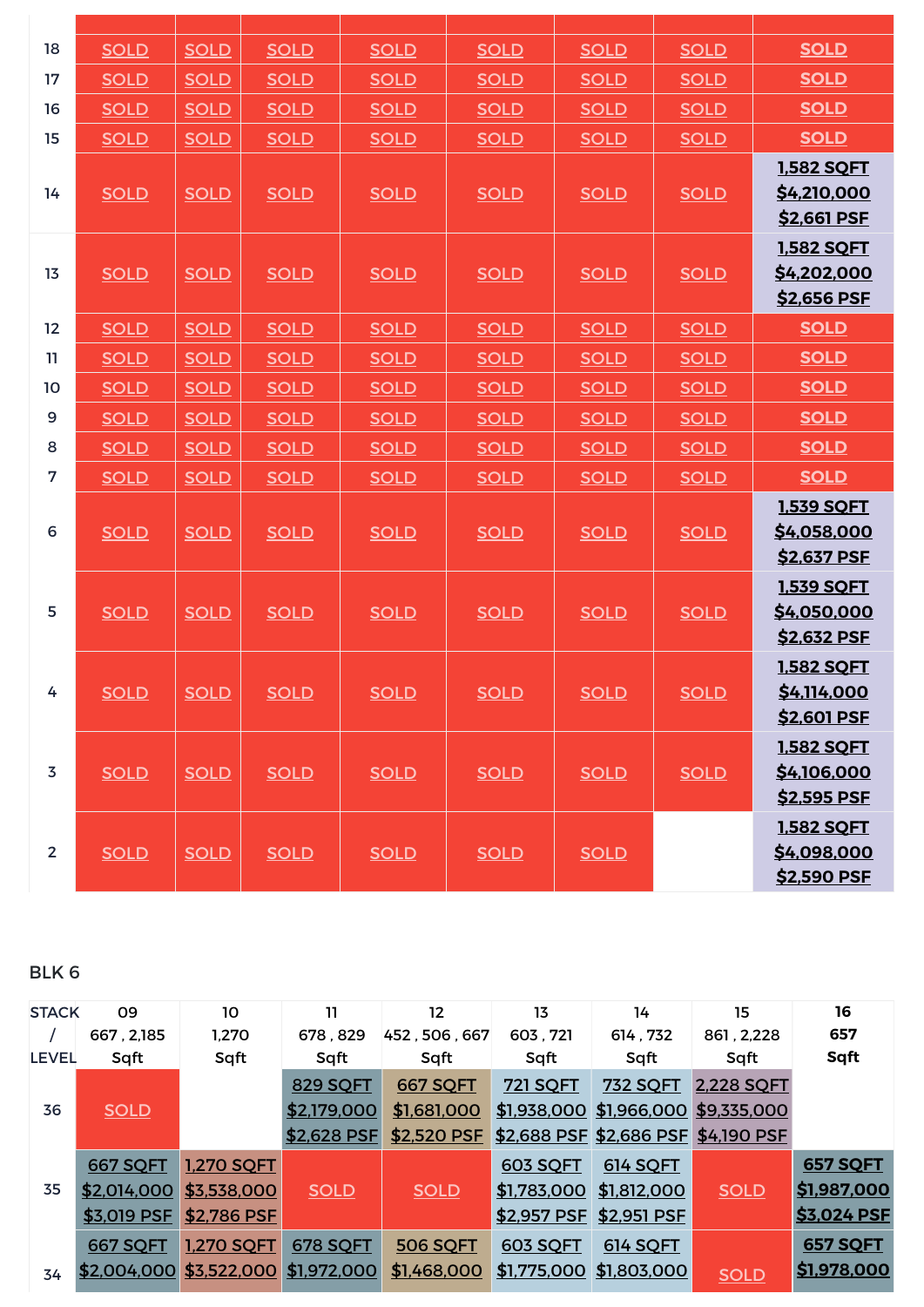|    | \$3,004 PSF        |                            | \$2,773 PSF \$2,909 PSF | \$2,901 PSF     |                 | \$2,944 PSF \$2,936 PSF        |             | \$3,011 PSF        |
|----|--------------------|----------------------------|-------------------------|-----------------|-----------------|--------------------------------|-------------|--------------------|
|    | <b>667 SQFT</b>    | <b>1,270 SQFT</b>          |                         | <b>506 SQFT</b> | <b>603 SOFT</b> | 614 SQFT                       |             | <b>657 SQFT</b>    |
| 33 | \$1,995,000        | \$3,506,000                | <b>SOLD</b>             | \$1,462,000     | \$1,767,000     | \$1,795,000                    | <b>SOLD</b> | \$1,969,000        |
|    | \$2,991 PSF        | \$2,761 PSF                |                         | \$2,889 PSF     | \$2,930 PSF     | \$2,923 PSF                    |             | \$2,997 PSF        |
|    | <b>667 SQFT</b>    |                            | <b>678 SQFT</b>         |                 | <b>603 SOFT</b> | 614 SQFT                       |             | <b>657 SQFT</b>    |
| 32 | \$1,986,000        | <b>SOLD</b>                | <u>\$1,954,000</u>      | <b>SOLD</b>     | \$1,759,000     | \$1,787,000                    | <b>SOLD</b> | \$1,960,000        |
|    | \$2,978 PSF        |                            | \$2,882 PSF             |                 | \$2,917 PSF     | \$2,910 PSF                    |             | \$2,983 PSF        |
|    | <b>667 SQFT</b>    | <b>1,270 SQFT</b>          |                         |                 | <b>603 SQFT</b> | 614 SQFT                       |             | <b>657 SQFT</b>    |
| 31 | \$1,977,000        | \$3,474,000                | <b>SOLD</b>             | <b>SOLD</b>     | \$1,751,000     | \$1,779,000                    | <b>SOLD</b> | <u>\$1,951,000</u> |
|    | \$2,964 PSF        | \$2,735 PSF                |                         |                 |                 | <u>\$2,904 PSF \$2,897 PSF</u> |             | <b>\$2,970 PSF</b> |
|    | <b>667 SQFT</b>    | <b>1,270 SQFT</b>          |                         |                 | <b>603 SOFT</b> | 614 SQFT                       |             | <b>657 SQFT</b>    |
| 30 | <u>\$1,968,000</u> | \$3,458,000                | <b>SOLD</b>             | <b>SOLD</b>     | \$1,743,000     | \$1,771,000                    | <b>SOLD</b> | \$1,942,000        |
|    | \$2,951 PSF        | \$2,723 PSF                |                         |                 | \$2,891 PSF     | \$2,884 PSF                    |             | \$2,956 PSF        |
|    | <b>667 SQFT</b>    | <b>1,270 SQFT</b>          |                         |                 | <b>603 SQFT</b> | 614 SQFT                       |             | <b>657 SQFT</b>    |
| 29 | \$1,932,000        | \$3,442,000                | <b>SOLD</b>             | <b>SOLD</b>     | \$1,711,000     | \$1,739,000                    | <b>SOLD</b> | \$1,906,000        |
|    | \$2,897 PSF        | \$2,710 PSF                |                         |                 | \$2,837 PSF     | \$2,832 PSF                    |             | <u>\$2,901 PSF</u> |
|    | 667 SQFT           |                            |                         |                 | 603 SQFT        | 614 SQFT                       |             | <b>657 SQFT</b>    |
| 28 | \$1,923,000        | <b>SOLD</b>                | <b>SOLD</b>             | <b>SOLD</b>     | \$1,703,000     | \$1,731,000                    | <b>SOLD</b> | \$1,897,000        |
|    | \$2,883 PSF        |                            |                         |                 | \$2,824 PSF     | \$2,819 PSF                    |             | \$2,887 PSF        |
|    |                    | <b>1.270 SQFT</b>          |                         |                 | 603 SQFT        | 614 SQFT                       |             | <b>657 SQFT</b>    |
| 27 | <b>SOLD</b>        | \$3,409,000                | <b>SOLD</b>             | <b>SOLD</b>     | \$1,695,000     | \$1,723,000                    | <b>SOLD</b> | <u>\$1,888,000</u> |
|    |                    | \$2,684 PSF                |                         |                 | \$2,811 PSF     | \$2,806 PSF                    |             | \$2,874 PSF        |
| 26 | <b>SOLD</b>        | <b>SOLD</b>                | <b>SOLD</b>             | <b>SOLD</b>     | <b>SOLD</b>     | <b>SOLD</b>                    | <b>SOLD</b> | <b>SOLD</b>        |
|    |                    | <b>1,270 SQFT</b>          |                         |                 |                 |                                |             |                    |
| 25 | <b>SOLD</b>        | \$3,377,000                | <b>SOLD</b>             | <b>SOLD</b>     | <b>SOLD</b>     | <b>SOLD</b>                    | <b>SOLD</b> | <b>SOLD</b>        |
|    |                    | \$2,659 PSF                |                         |                 |                 |                                |             |                    |
| 24 |                    |                            |                         |                 |                 |                                |             |                    |
|    |                    | 1,270 SQFT                 |                         |                 |                 |                                |             |                    |
| 23 | <b>SOLD</b>        | \$3,337,000                | <b>SOLD</b>             | <b>SOLD</b>     | <b>SOLD</b>     | <b>SOLD</b>                    | <b>SOLD</b> | <b>SOLD</b>        |
|    |                    | \$2,628 PSF                |                         |                 |                 |                                |             |                    |
| 22 |                    | <b>1.270 SOFT</b>          |                         |                 |                 |                                |             |                    |
|    | <b>SOLD</b>        | \$3,329,000<br>\$2,621 PSF | <b>SOLD</b>             | <b>SOLD</b>     | <b>SOLD</b>     | <b>SOLD</b>                    | <b>SOLD</b> | <b>SOLD</b>        |
| 21 | <b>SOLD</b>        | <b>SOLD</b>                | <b>SOLD</b>             | <b>SOLD</b>     | <b>SOLD</b>     | <b>SOLD</b>                    | <b>SOLD</b> | <b>SOLD</b>        |
| 20 | <b>SOLD</b>        | <b>SOLD</b>                | <b>SOLD</b>             | <b>SOLD</b>     | <b>SOLD</b>     | <b>SOLD</b>                    | <b>SOLD</b> | <b>SOLD</b>        |
| 19 | <b>SOLD</b>        | <b>SOLD</b>                | <b>SOLD</b>             | <b>SOLD</b>     | <b>SOLD</b>     | <b>SOLD</b>                    | <b>SOLD</b> | <b>SOLD</b>        |
| 18 | <b>SOLD</b>        |                            | <b>SOLD</b>             |                 | <b>SOLD</b>     |                                | <b>SOLD</b> | <b>SOLD</b>        |
| 17 |                    | <b>SOLD</b>                |                         | <b>SOLD</b>     |                 | <b>SOLD</b>                    |             | <b>SOLD</b>        |
|    | <b>SOLD</b>        | <b>SOLD</b>                | <b>SOLD</b>             | <b>SOLD</b>     | <b>SOLD</b>     | <b>SOLD</b>                    | <b>SOLD</b> |                    |
| 16 | <b>SOLD</b>        | <b>SOLD</b>                | <b>SOLD</b>             | <b>SOLD</b>     | <b>SOLD</b>     | <b>SOLD</b>                    | <b>SOLD</b> | <b>SOLD</b>        |
| 15 | <b>SOLD</b>        | <b>SOLD</b>                | <b>SOLD</b>             | <b>SOLD</b>     | <b>SOLD</b>     | <b>SOLD</b>                    | <b>SOLD</b> | <b>SOLD</b>        |
| 14 | <b>SOLD</b>        | <b>SOLD</b>                | <b>SOLD</b>             | <b>SOLD</b>     | <b>SOLD</b>     | <b>SOLD</b>                    | <b>SOLD</b> | <b>SOLD</b>        |
| 13 | <b>SOLD</b>        | <b>SOLD</b>                | <b>SOLD</b>             | <b>SOLD</b>     | <b>SOLD</b>     | <b>SOLD</b>                    | <b>SOLD</b> | <b>SOLD</b>        |
| 12 | <b>SOLD</b>        | <b>SOLD</b>                | <b>SOLD</b>             | <b>SOLD</b>     | <b>SOLD</b>     | <b>SOLD</b>                    | <b>SOLD</b> | <b>SOLD</b>        |
| 11 | <b>SOLD</b>        | <b>SOLD</b>                | <b>SOLD</b>             | <b>SOLD</b>     | <b>SOLD</b>     | <b>SOLD</b>                    | <b>SOLD</b> | <b>SOLD</b>        |
| 10 | <b>SOLD</b>        | <b>SOLD</b>                | <b>SOLD</b>             | <b>SOLD</b>     | <b>SOLD</b>     | <b>SOLD</b>                    | <b>SOLD</b> | <b>SOLD</b>        |
| 9  | <b>SOLD</b>        | <b>SOLD</b>                | <b>SOLD</b>             | <b>SOLD</b>     | <b>SOLD</b>     | <b>SOLD</b>                    | <b>SOLD</b> | <b>SOLD</b>        |
|    |                    |                            |                         |                 |                 |                                |             |                    |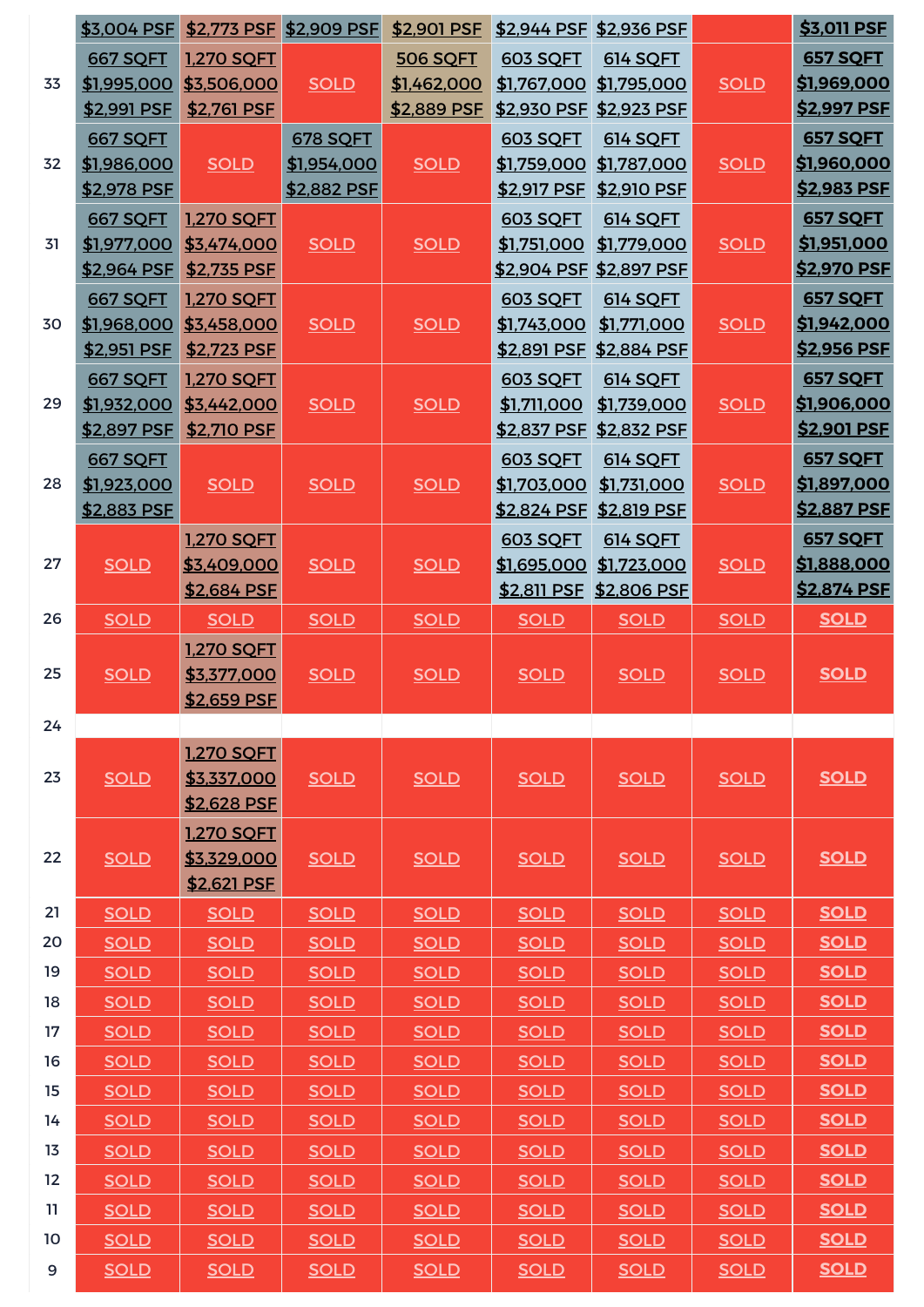| 8              | <b>SOLD</b> | <b>SOLD</b> | <b>SOLD</b> | <b>SOLD</b> | <b>SOLD</b> | <b>SOLD</b> | <b>SOLD</b> | <b>SOLD</b> |
|----------------|-------------|-------------|-------------|-------------|-------------|-------------|-------------|-------------|
| 7              | <b>SOLD</b> | <b>SOLD</b> | <b>SOLD</b> | <b>SOLD</b> | <b>SOLD</b> | <b>SOLD</b> | <b>SOLD</b> | <b>SOLD</b> |
| 6              | <b>SOLD</b> | <b>SOLD</b> | <b>SOLD</b> | <b>SOLD</b> | <b>SOLD</b> | <b>SOLD</b> | <b>SOLD</b> | <b>SOLD</b> |
| 5              | <b>SOLD</b> | <b>SOLD</b> | <b>SOLD</b> | <b>SOLD</b> | <b>SOLD</b> | <b>SOLD</b> | <b>SOLD</b> | <b>SOLD</b> |
| 4              | <b>SOLD</b> | <b>SOLD</b> | <b>SOLD</b> | <b>SOLD</b> | <b>SOLD</b> | <b>SOLD</b> | <b>SOLD</b> | <b>SOLD</b> |
| 3              | <b>SOLD</b> | <b>SOLD</b> | <b>SOLD</b> | <b>SOLD</b> | <b>SOLD</b> | <b>SOLD</b> | <b>SOLD</b> | <b>SOLD</b> |
| $\overline{2}$ | <b>SOLD</b> | <b>SOLD</b> | <b>SOLD</b> | <b>SOLD</b> | <b>SOLD</b> | <b>SOLD</b> | <b>SOLD</b> | <b>SOLD</b> |

## **LAST UPDATED: 13 April 2022**

**TYPE** A2S / A2S(b) / A2SL / A3S / A3S(b) / A3SL / A4S / A4S(b) / A4SL **TYPE** B1(b) / B1L / B2(b) / B2L / B3(b) / B3L / B4(b) / B4L TYPE B5(b) / B6(b) / B7(b) / B8(b) / B8L / B9(b) / B9L TYPE TYPE TYPE  $C1(b)$  $C2(b)$ PH1 / PH2 / PH3 **TYPE** D1(b) / D2(b)

Disclaimer: The Balance Units Chart displayed here for Irwell Hill Residences are for reference purposes only. Unit availability is subject to change from time to time without prior notice. This webpage cannot be held responsible for any inaccuracies, omissions and/or dispute.

## \*\*\*Displaying recently sold units only\*\*\*

- → 13-04-2022 #26-13 and 21-10 Sold! → **07-04-2022** #28-03 and 26-14 Sold!  $\rightarrow$  03-04-2022 #27-03 and 25-13 Sold!  $\rightarrow$  **27-03-2022** #23-14 Sold!  $\rightarrow$  **26-03-2022** #31-11 Sold! → 16-03-2022 #33-11 Sold!  $\rightarrow$  **26-02-2022** #25-16 Sold! → 18-02-2022 #17-10 Sold! → 14-02-2022 #26-03 and 23-09 Sold!  $\rightarrow$  **21-01-2022** #25-03 Sold! **15-01-2022** #35-12 Sold! → 12-01-2022 #28-10 Sold! → **07-01-2022** #26-09 and 30-11 Sold! → 01-01-2022 #34-15 Sold! → 30-12-2021 #34-02 Sold!  $\rightarrow$  **24-12-2021** #26-16 Sold! **14-12-2021** #25-14 Sold! → 08-12-2021 #35-15 Sold!
- **01-12-2021** #28-06 Sold!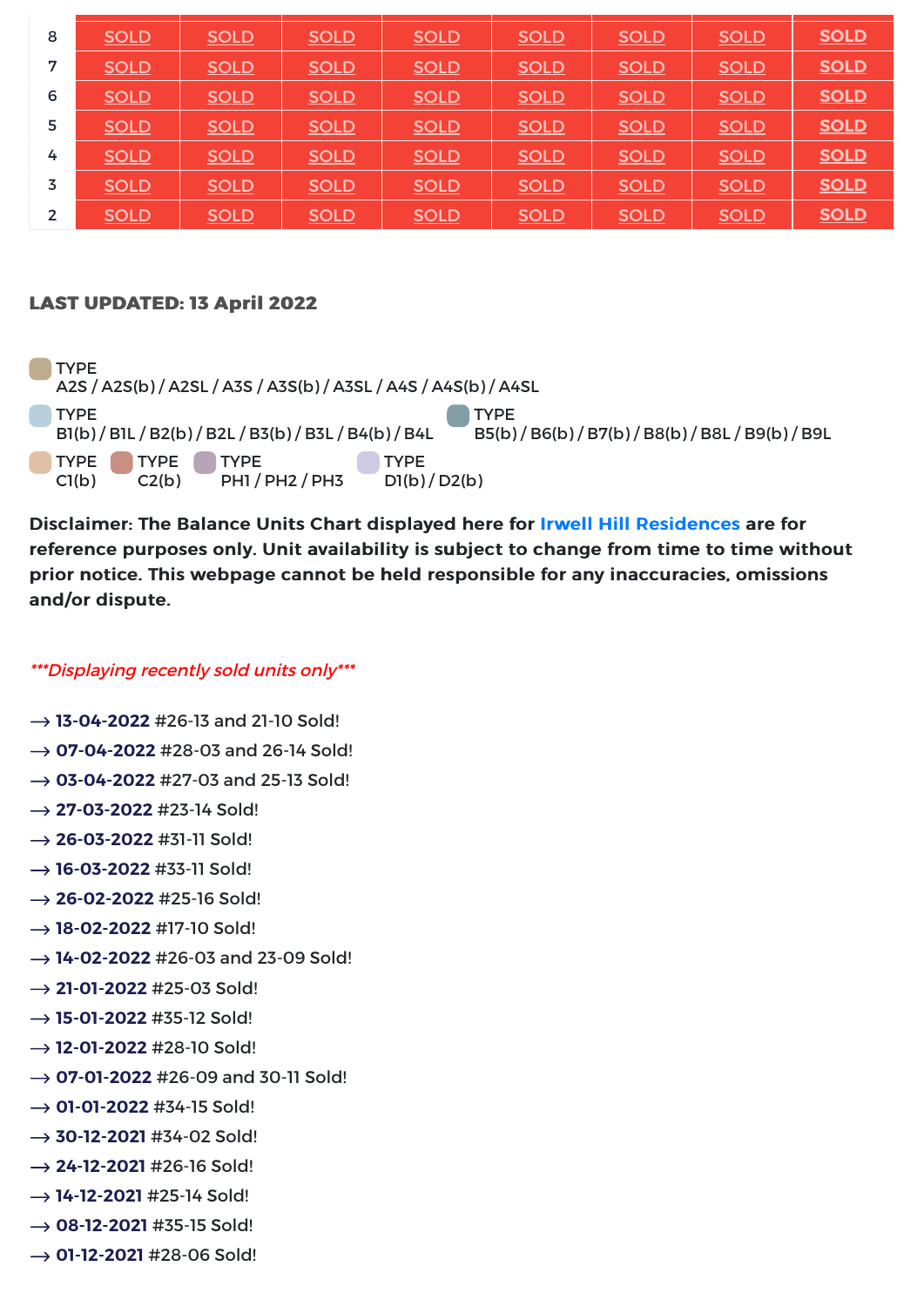- → 30-11-2021 #30-05 and 25-09 Sold!
- → 28-11-2021 #23-01, #28-01 and 33-15 Sold!
- → 20-11-2021 #21-03 and 23-03 Sold!
- → 14-11-2021 #19-03 and 26-01 Sold!
- → 12-11-2021 #20-03 Sold!
- **07-11-2021** #22-03 Sold!
- → **31-10-2021** #22-14 Sold!
- → 30-10-2021 #23-13 Sold!
- **29-10-2021** #26-10 Sold!
- $\rightarrow$  **28-10-2021** #32-15 Sold!
- $\rightarrow$  **25-10-2021** #19-10 Sold!
- → 23-10-2021 #31-07 Sold!
- $\rightarrow$  **22-10-2021** #30-07 Sold!
- → 21-10-2021 #17-08 and 18-08 Sold!
- → 20-10-2021 #29-07 and 16-10 Sold!
- → 19-10-2021 #25-08 Sold!
- → 13-10-2021 #29-11 Sold!
- → 12-10-2021 #27-06 Sold!
- → 11-10-2021 #29-04 Sold!
- → 10-10-2021 #07-08 Sold!
- **09-10-2021** #23-02 Sold!
- → 03-10-2021 #18-03 Sold!
- **01-10-2021** #28-07 Sold!
- → 30-09-2021 #26-11 Sold!
- $\rightarrow$  **25-09-2021** #14-14 Sold!
- $\rightarrow$  **21-09-2021** #23-15 Sold!
- → 19-09-2021 #27-11 Sold!
- → 15-09-2021 #17-03 and 31-15 Sold!
- → 12-09-2021 #32-02 and 14-10 Sold!
- **10-09-2021** #22-09 Sold!
- → 08-09-2021 #21-09 Sold!
- → 05-09-2021 #26-07 Sold!
- → **02-09-2021** #25-01, #35-02 and 28-15 Sold!
- → 30-08-2021 #22-01 Sold!
- $\rightarrow$  **29-08-2021** #32-12 Sold!
- $\rightarrow$  **28-08-2021** #23-07 Sold!
- → 27-08-2021 #31-12 and 29-15 Sold!
- → 25-08-2021 #23-11 Sold!
- $\rightarrow$  **21-08-2021** #27-07 Sold!
- → 18-08-2021 #29-05, #25-15 and 26-15 Sold!
- **17-08-2021** #28-04 Sold!
- → 16-08-2021 #22-13 Sold!
- → 15-08-2021 #30-15 Sold!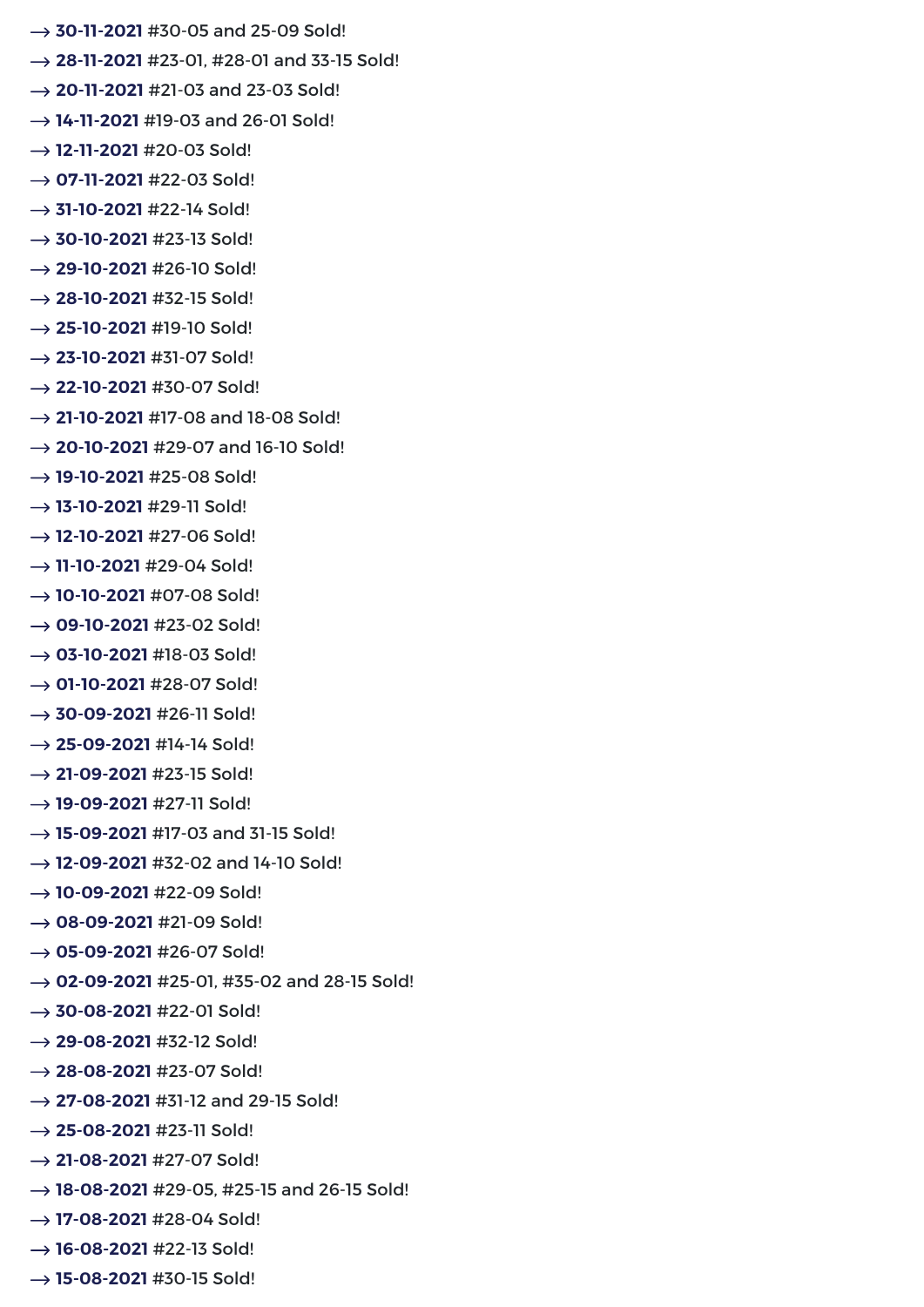- → 11-08-2021 #16-03 Sold!
- → **07-08-2021** #25-07 Sold!
- → 05-08-2021 #13-10 Sold!
- **→ 04-08-2021** #36-02 Sold!
- → **01-08-2021** #15-10 Sold!
- $\rightarrow$  **27-07-2021** #11-10 Sold!
- → 24-07-2021 #25-11 Sold!
- → 17-07-2021 #31-02 Sold!
- → 12-07-2021 #30-02 Sold!
- → 09-07-2021 #21-01 and 22-11 Sold!
- **05-07-2021** #20-01 Sold!
- → 04-07-2021 #29-02 and 21-16 Sold!
- → 02-07-2021 #17-01 Sold!
- → 25-06-2021 #25-02 Sold!
- $\rightarrow$  **23-06-2021** #29-12 Sold!
- $\rightarrow$  **22-06-2021** #22-07 Sold!
- → 17-06-2021 #13-03 Sold!
- → 15-06-2021 #23-06 and 26-06 Sold!
- → 14-06-2021 #25-06 Sold!
- **→ 11-06-2021** #21-11 Sold!
- → 06-06-2021 #14-03 and 10-11 Sold!
- **→ 05-06-2021** #09-11 Sold!
- **27-05-2021** #12-03 Sold!
- → 16-05-2021 #22-06 and 28-05 Sold!
- → 15-05-2021 #18-10 Sold!
- → 13-05-2021 #04-10 Sold!
- **09-05-2021** #27-04 Sold!
- **07-05-2021** #19-16 Sold!
- → 06-05-2021 #26-04 Sold!
- $\rightarrow$  04-05-2021 #21-15 Sold!
- **→ 03-05-2021** #16-01 Sold!
- → 02-05-2021 #20-07 Sold!
- → **01-05-2021** #11-03, #16-07 and 03-10 Sold!
- → 28-04-2021 #21-06, #17-11 and 19-11 Sold!
- $\rightarrow$  **27-04-2021** #15-12 Sold!
- $\rightarrow$  **25-04-2021** #02-10 Sold!
- **24-04-2021** #19-06, #08-07, #20-13 and 20-09 Sold!
- $\rightarrow$  **23-04-2021** #16-11 Sold!
- → 22-04-2021 #14-11 Sold!
- → 21-04-2021 #22-16 and 09-08 Sold!
- $\rightarrow$  **20-04-2021** #35-08 Sold!
- → 19-04-2021 #20-14, #15-01 and 12-11 Sold!